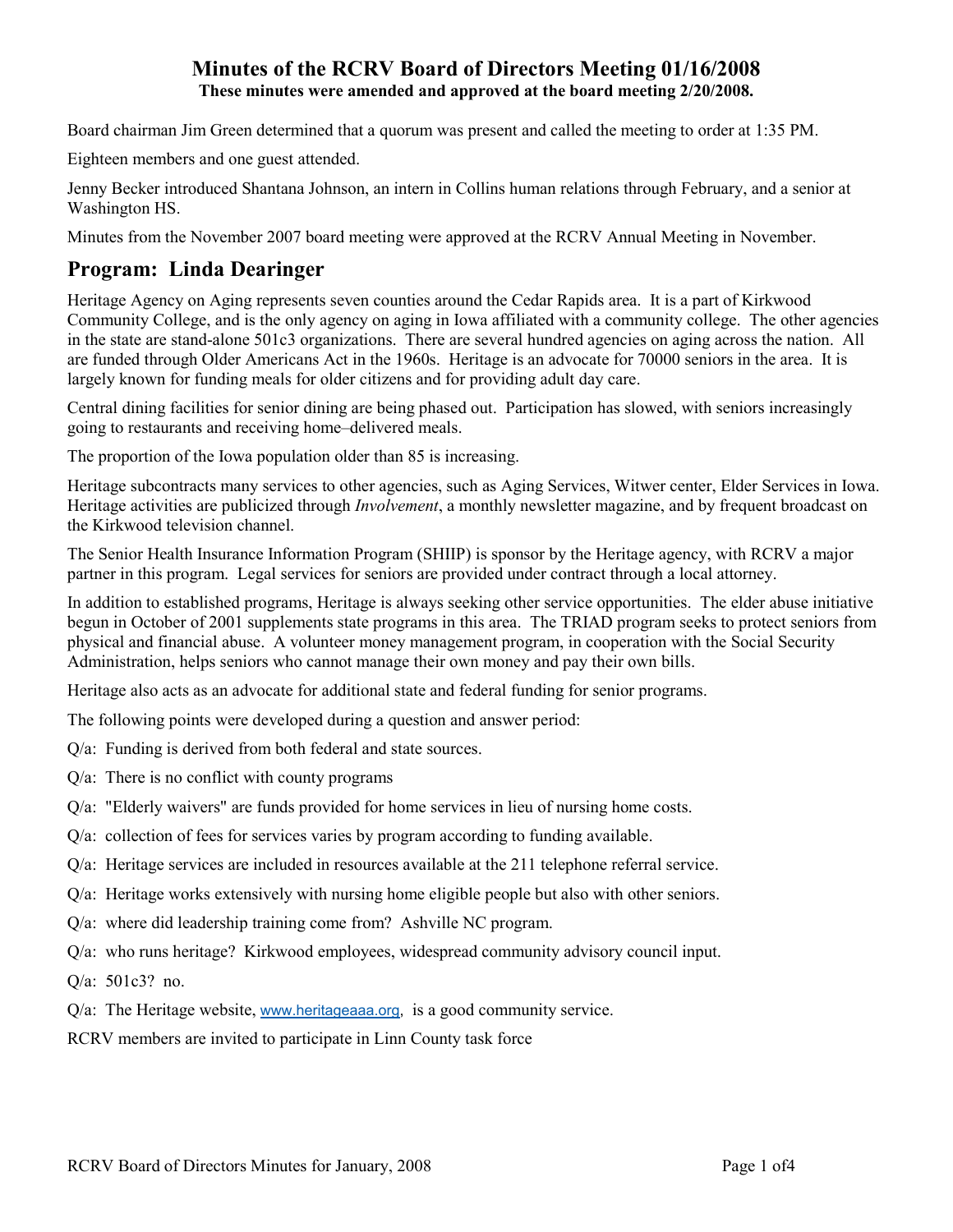# **Minutes of the RCRV Board of Directors Meeting 01/16/2008**

**These minutes were amended and approved at the board meeting 2/20/2008.** 

## **Committee Reports**

#### **Community Projects, John McDonough:**

Last year, we, RCRV assisted with the WRAP effort to work on 39 referrals from other agencies and as a result, designed and built 10 ramps in our area. We received three ramps that are in storage at the St Lukes storage area on A Avenue NE.

Pete Jurgens, with my support, spoke to roughly 2,000 retirees this past November about the Rockwell Collins Insurance package being offered. After the meetings, we had one on one contacts with a lot of the attendees answering questions. After all was done, Pete spoke with Rockwell officials about what we thought of the way that they handled this enrollment. Hopefully we will be included in future offerings as far as reviewing the materials prior to being sent to the retirees.

Since the drug coverage was dropped on several of the RC offerings, we now have a Special Enrollment period, which will go through the end of February for folks to enroll without a penalty. Post cards were sent out last weekend to folks that had enrolled in the indemnity and high deductible plans stating that they needed to sign up for a Part D plan if they had not.

RCRV has eight active SHIIP Counselors.

Vern Jackson, Helen Potthoff, and John Leeson continue to provide support to the Eastern Iowa Observatory and Learning Center. We continue to be updated as to the status of the Observatory.

We continue to support SCORE, the Free Clinic, the K-12 program, and the various school Lego mentors. RCRV also lead activities concerning the recent Lego Competition at Taft Middle School. Forty-six teams entered into the competition. Viola Gibson won the morning event.

Ron Waite, 295-5926 is still looking for tour guides to show new employees the building layouts. You need to be on the yellow badge listing as it is now very expensive to get on the listing.

Income tax assistance is now starting up. We have several RCRV folks that are doing this activity. It is free to anyone who needs help.

The kindergarten Science Program is starting up at Pierce.

We provided support with the Salvation Army Bell ringing activity.

Cliff Koop will be again traveling to Guatemala to help with wiring one of the buildings in an orphanage facility. He will be carrying wire as well as some lap top computers to the facility. He will be gone for 8 days.

The Science Station requested a meeting with us yesterday to see where we could again help them with their various displays and maybe invent some new ones for them.

Dennis Holdegrafer has an electric scooter that has a bad controller. Maybe we get this donated to someone who could use it after it is operational again.

If you can dream it we can do it.

#### **Communications, Chuck Wehage:**

January newsletter status: materials have been received from Mike Wilson and Tom Brennom. Linda Dearinger will write an article about signup for part D for those not signed up. John Wauer does the layout editing for the newsletter.

#### **Data Base, Jim Klein:**

- Bill Ellis and I updated the database based on address changes resulting from the October newsletter mailing.
- The database was updated for the new retiree list from Rockwell Collins.
- The mailing list for the January 2008 newsletter was generated and emailed to Cindy Dietz.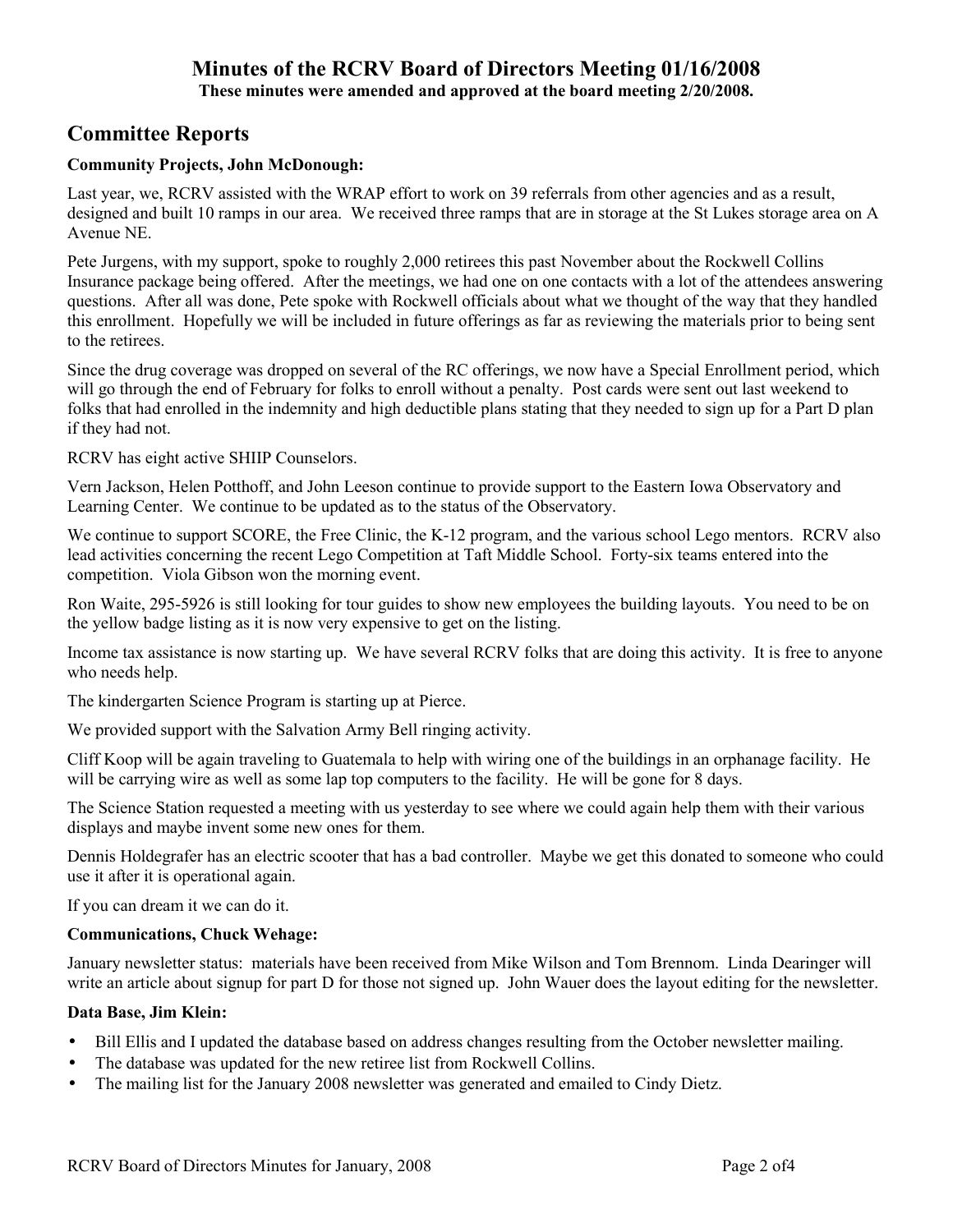# **Minutes of the RCRV Board of Directors Meeting 01/16/2008**

**These minutes were amended and approved at the board meeting 2/20/2008.** 

#### **Recruiting and Retention, Pete Jurgens:**

No report.

## **Partner Agency Reports**

#### **Aging Services, Carol Luth:**

No report.

#### **Four Oaks Bridge, Milissa Yardley:**

No report.

#### **Correctional Services, Heidi Soethout:**

No report.

## **Grant Wood AEA, Ann Griffin:**

No report.

## **Heritage Agency on Aging, Linda Dearinger:**

Heritage will be working with St. Luke's Hospital SHIIP and RCRV to help Rockwell Medicare beneficiaries who failed to sign up for Medicare Part D by December 31. We will issue a press release through the marketing department at Kirkwood, schedule radio interviews, and try to get the word that help is available.

Linda is reserving the KTOS facility for signup seminars again next year.

## **IBEW, Gerald Vuichard:**

No Report.

## **Jane Boy Community House, Karl Cassell:**

No report.

#### **New Horizons, Mark Beason:**

No report.

## **Options of Linn County, Wayne Clayton:**

Our director recently hosted a meeting of the Linn County Community Services advisory board. There, he displayed several contracts our consumers work on. He also showed them our stamping device as an example of the volunteer work RCRV does in creating job accommodations for the consumers. He got very positive feedback for his presentation.

Thanks for all you do.

#### **REACT, Barb Klawiter:**

No report.

## **Red Cross, Joan Schaffer:**

The Volunteer Iowa convention was held in Des Moines last month.

The new 2008 training sessions are now scheduled. New training calendars are available.

Blood drives are now scheduled Monday and Saturday morning. Blood donations are near normal, but still short during the winter. Thirty-eight percent of population is eligible to donate blood, but only eight percent do so.

Ann Gerdts was named a *Nine Who Care* winner from the Red Cross.